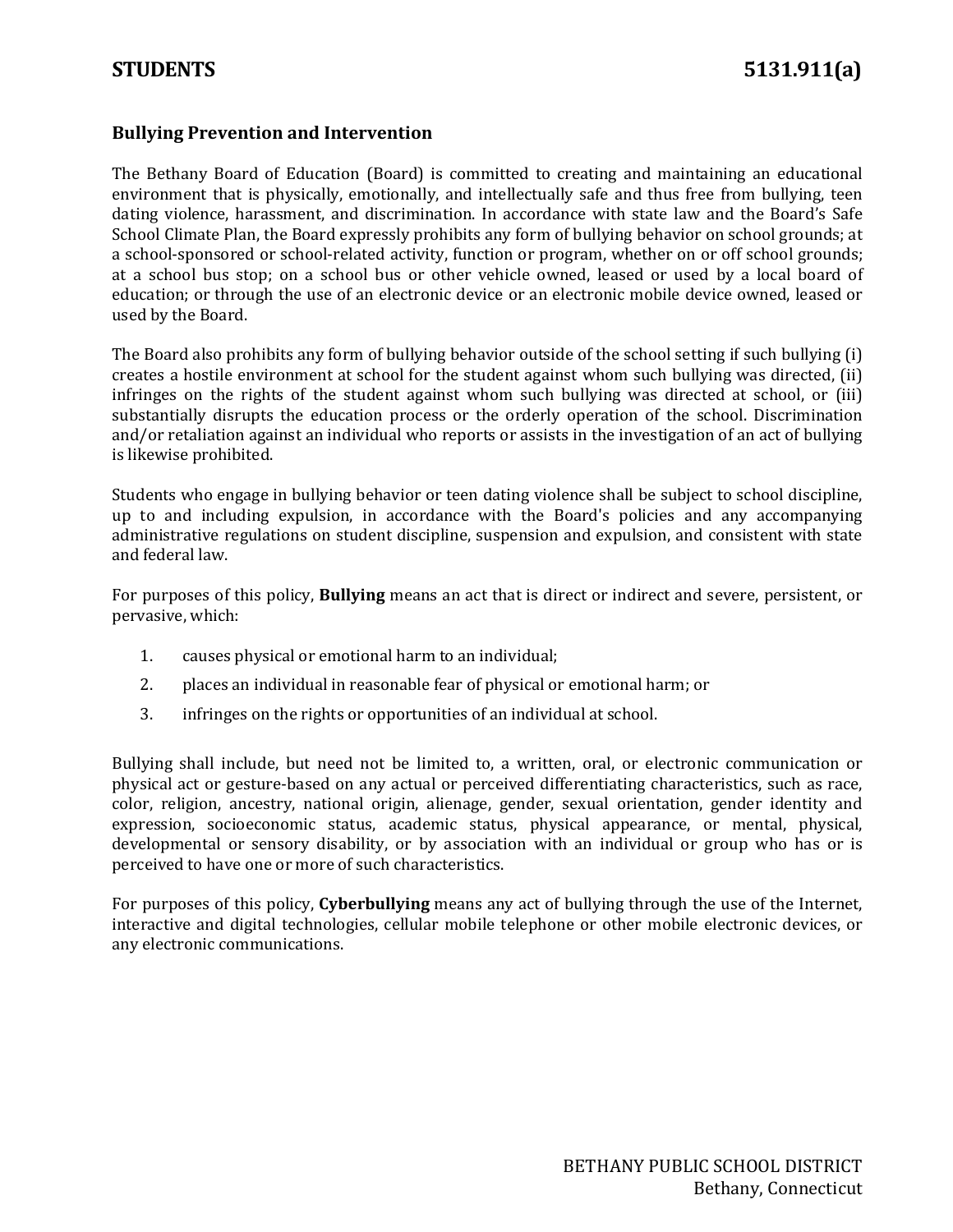For purposes of this policy, **Teen Dating Violence** means any act of physical, emotional, or sexual abuse, including stalking, harassing, and threatening, that occurs between two (2) students who are currently in or who have recently been in a dating relationship.

Consistent with the requirements under state law, the Board authorizes the Superintendent or designee, along with the Safe School Climate Specialist (Specialist), to be responsible for developing and implementing a Safe School Climate Plan in furtherance of this policy. As provided by state law, such Safe School Climate Plan shall include, but not be limited to provisions which:

- 1. enable students to anonymously report acts of bullying to school employees and require students and the parents/guardians of students to be notified at the beginning of each school year of the process by which students may make such reports;
- 2. enable the parents/guardians of students to file written reports of suspected bullying;
- 3. require school employees who witness acts of bullying or receive reports of bullying to orally notify the Specialist, or another school administrator if the Specialist is unavailable, not later than one (1) school day after such school employee witnesses or receives a report of bullying, and to file a written report not later than two (2) school days after making such oral report;
- 4. require the Specialist to investigate or supervise the investigation of all reports of bullying and ensure that such investigation is completed promptly after receipt of any written reports made under this section and that the parents/guardians of the student alleged to have committed an act or acts of bullying and the parents/guardians of the student against whom such alleged act or acts were directed receive prompt notice that such investigation has commenced;
- 5. require the Specialist to review any anonymous reports, except that no disciplinary action shall be taken solely on the basis of an anonymous report;
- 6. include a prevention and intervention strategy for school employees to deal with bullying and teen dating violence;
- 7. provide for the inclusion of language in student codes of conduct concerning bullying;
- 8. require the school to notify the parents/guardians of students who commit any verified acts of bullying and the parents/guardians of students against whom such acts were directed not later than forty-eight (48) hours after the completion of the investigation described in subdivision 4, above a) of the results of such investigation, and b) verbally or by electronic mail, if such parents/guardians electronic mail addresses are known, that such parents/guardians may refer to the plain language explanation of the rights and remedies available under Connecticut General Statutes Section 10-4a and 104b published on the Internet website of the Bethany Public School District (District);
- 9. require the school to invite the parents/guardians of a student against whom such act was directed to a meeting to communicate to such parents/guardians the measures being taken by the school to ensure the safety of the student against whom such act was directed and policies and procedures in place to prevent further acts of bullying;
- 10. require the school to invite the parents/guardians of a student who commits any verified act of bullying to a meeting, separate and distinct from the meeting required in subdivision (9) above, to discuss specific interventions undertaken by the school to prevent further acts of bullying;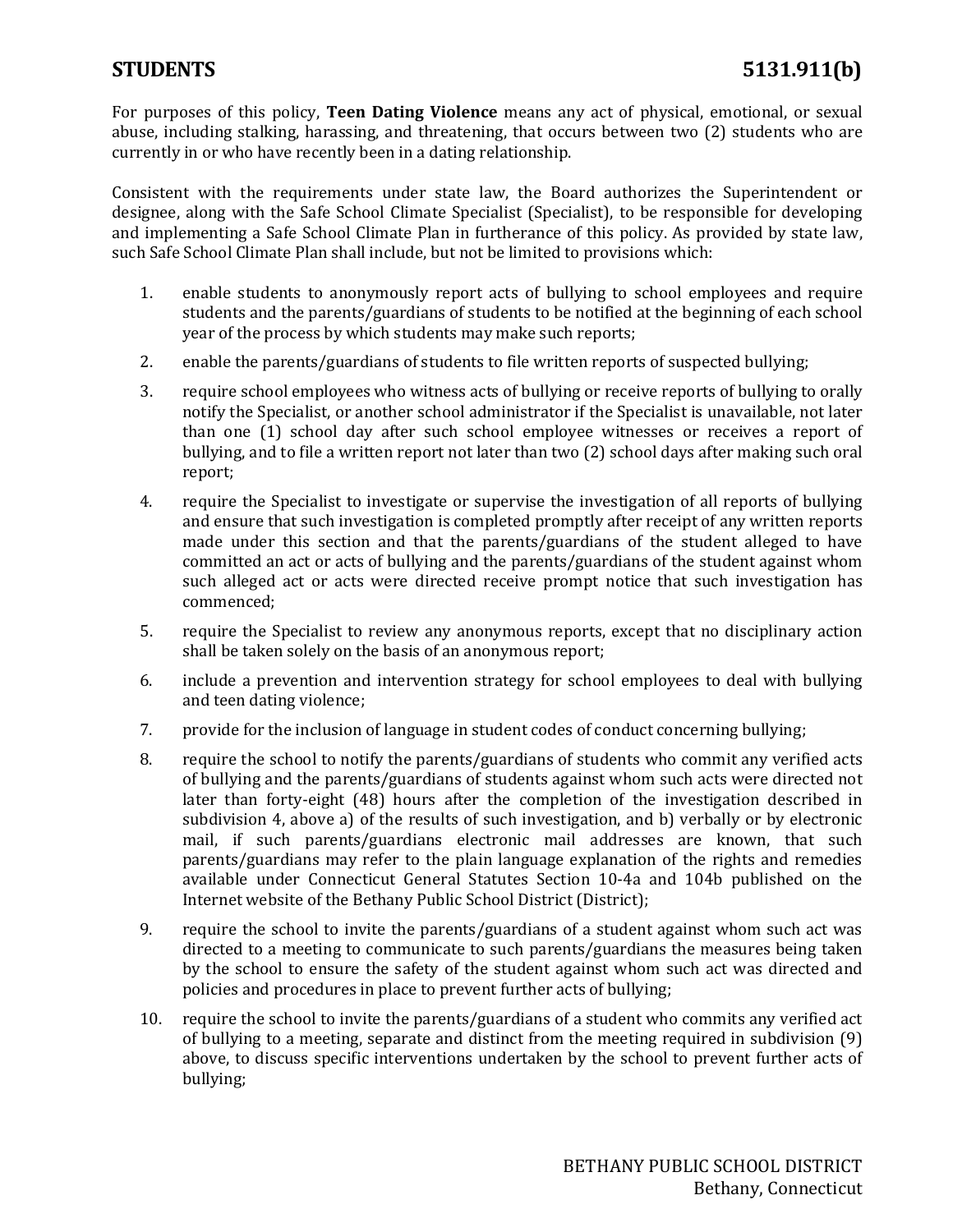- 11. establish a procedure for the school to document and maintain records relating to reports and investigations of bullying in the school and to maintain a list of the number of verified acts of bullying in the school and make such list available for public inspection, and annually report such number to the Department of Education and in such manner as prescribed by the Commissioner of Education;
- 12. direct the development of case-by-case interventions for addressing repeated incidents of bullying against a single individual or recurrently perpetrated bullying incidents by the same individual that may include both counseling and discipline;
- 13. prohibit discrimination and retaliation against an individual who reports or assists in the investigation of an act of bullying;
- 14. direct the development of student safety support plans for students against whom an act of bullying was directed that address safety measures the school will take to protect such students against further acts of bullying;
- 15. require the principal of the school or designee, to notify the appropriate local law enforcement agency when such principal or designee, believes that any acts of bullying constitute criminal conduct;
- 16. prohibit bullying a) on school grounds, at a school-sponsored or school-related activity, function, or program whether on or off school grounds, at a school bus stop, on a school bus, or other vehicle owned, leased, or used by a local or regional board of education, or through the use of an electronic device or an electronic mobile device owned, leased or used by the Board, and b) outside of the school setting if such bullying i) creates a hostile environment at school for the student against whom such bullying was directed, or ii) infringes on the rights of the student against whom such bullying was directed at school, or iii) substantially disrupts the education process or the orderly operation of the school;
- 17. require, at the beginning of each school year, each school to provide all school employees with a written or electronic copy of the District's Safe School Climate Plan;
- 18. require that all school employees annually complete the training described in Connecticut General Statutes Sections 10-220a or 10-222j related to the identification, prevention, and response to bullying; and

The notification required pursuant to subdivision (8) (above) and the invitation required pursuant to subdivisions (9) and (10) (above) shall include a description of the response of school employees to such acts and any consequences that may result from the commission of further acts of bullying. Any information provided under this policy or accompanying Safe School Climate Plan shall be provided in accordance with the confidentiality restrictions imposed under the Family Educational Rights Privacy Act (FERPA) and the District's Confidentiality and Access to Student Information policy and regulations.

The Board shall submit its Safe School Climate Plan to the State Department of Education for review and approval. Not later than thirty (30) calendar days after approval by the Department, the Board shall make such plan available on the District's website and ensure that the Safe School Climate Plan is included in the District's publication of the rules, procedures, and standards of conduct for the school and in all student handbooks.